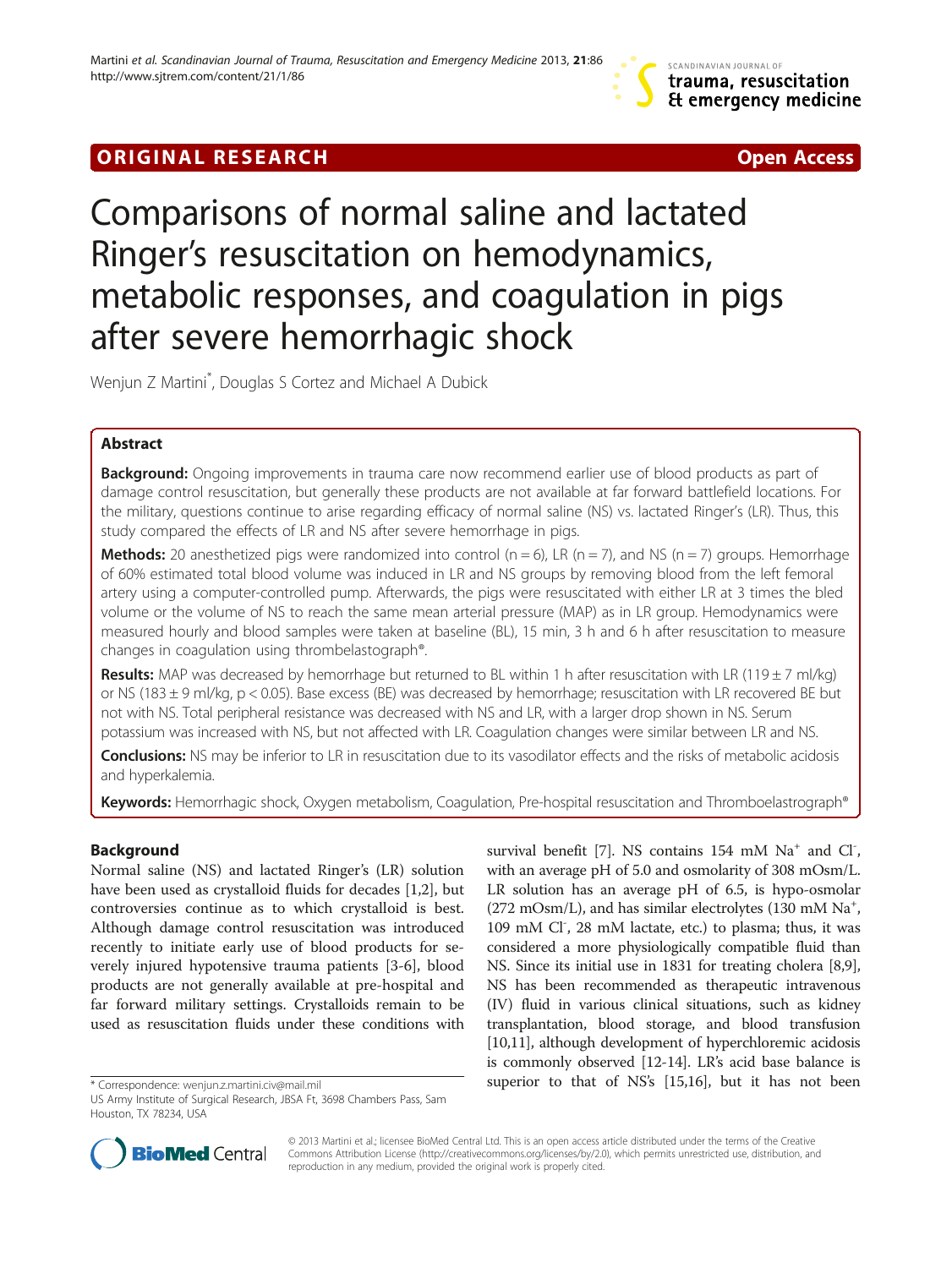approved by the Association of American Blood Bank for use with blood products in the same iv-line [[11](#page-10-0)]. Thus, it is necessary and clinically relevant to comprehensively and systemically examine the resuscitative effects of these two crystalloids.

Limited experimental evidence has contributed to the difficulty over the selection of resuscitation fluids. LR's better acid base balance and survival has been shown in a rat model with massive hemorrhage [[17](#page-10-0)] and an unanesthetized swine model with rapid hemorrhage [\[18](#page-10-0)], suggesting the superiority of LR under severe trauma setting. In pigs with uncontrolled hemorrhage, Kiraly et al. showed that LR resuscitation was associated with hypercoagulability and less blood loss over a 2-hour post-injury period [[19\]](#page-10-0). It is unclear whether the hypercoagulability is transient or is likely to be a concern. On the other hand, a recent multicenter survey of prehospital intervention at a combat zone showed that IV fluids administered in the field favored the use of NS by 73% to 17% LR [\[20](#page-10-0)], even though Hextend<sup>®</sup> (manufactured by BioTime, California, USA, with 6% hetastarch, a mean molecular weight of 670 kD and a degree of hydroxyethyl group substitution of 0.75 (HES 670/0.75)) is the fluid recommended by the Committee on Tactical Combat Casualty Care [\[21](#page-10-0)]. In addition, the Israeli Defense Force has recently recommended LR as initial resuscitation of their combat casualties [\[22](#page-10-0)]. Thus, the greater use of NS by medics than the recommendation for Hextend<sup>®</sup> [\[20,21](#page-10-0)], recommendation for pre-hospital LR by the Israeli Defense Force [\[22\]](#page-10-0), and the inquiry from the US Army's Combat Developer's office regarding NS vs. LR for pre-hospital resuscitation, all together prompted this current study. In order to assess more comprehensively the physiological and biochemical effects of LR and NS, we compared the resuscitative effects of LR and NS on hemodynamics, oxygen metabolism, and coagulation in a swine model with severe hemorrhagic shock over a 6 h post resuscitation period; the time period in which most trauma patients die from hemorrhage [\[23](#page-10-0)].

# Methods

# Experimental design

This animal study was approved by the Institutional Animal Care and Use Committee of the US Army Institute of Surgical Research and was conducted in compliance with the Animal Welfare Act and the implementing Animal Welfare Regulations and in accordance with the principles of the Guide for the Care and Use of Laboratory Animals. A total of 20 pigs  $(34.6 \pm 1.2 \text{ kg})$  were randomly allocated into three experimental groups: sham control  $(n = 6)$ , hemorrhage with LR resuscitation group (LR,  $n = 7$ ), and hemorrhage with NS resuscitation group (NS,  $n = 7$ ). After an overnight fast, the animals were pre-anesthetized with Glycopyrrolate (Glycopyrronium bromide, 0.1 mg/kg,

America Regent, Shirley, NY, USA) and Telazol® (Tiletamine HCl and Zolazepam HCl, 6 mg/kg, Pfizer, NY, NY, USA). Anesthesia was induced via a facemask with approximately 5% Isoflurane (Forane, Baxer, Deerfield, IL, USA) in 100% Oxygen. The pigs were then intubated with a cuffed endotracheal tube (7.5 mm, Rusch, Teleflex Medical, Research Triangle Park, NC). During surgical instrumentation, anesthesia was maintained with 1% to 3% isoflurane in 30% oxygen in air using a ventilator and monitor (Fabius gas anesthesia system and Infinity Explorer monitoring system, Draeger Medical, Telford, PA). Tidal volume was set at 7 ml/kg with a rate of 25 breaths/minute. Ventilation was adjusted to reach an end tidal  $pCO<sub>2</sub>$  of approximately 40 mmHg at baseline. Afterwards, no adjustments in ventilation setting were made throughout the experiment. Polyvinyl chloride catheters were inserted into the thoracic aorta via the carotid artery to measure mean arterial pressure (MAP), systolic and diastolic blood pressure, and heart rate. A Swan-Ganz thermodilution catheter was inserted in the pulmonary artery via the left jugular vein to measure cardiac output and temperature. The right femoral artery was cannulated for arterial blood sampling and induction of bleeding. The right jugular vein was cannulated for venous blood sampling. The left femoral vein was cannulated for resuscitation. The right femoral vein was cannulated for IV anesthesia during the study. No splenectomy was performed in this study.

Upon completion of surgical procedures, anesthesia was switched to a combination of isoflurane (0.5%) and continuous IV drip of Ketacine® (Ketamine HCl, 0.25 mg/ (kg\*min), Putney, Boise, ID, USA) in all pigs throughout the entire study period. After a 10-min stabilization period, blood samples were taken from the femoral artery and the right jugular vein for baseline measurements. The urine bag was emptied before urine output measurement started at baseline. Hemorrhage was then induced by bleeding from the femoral artery into sterile empty blood bags containing standard anticoagulant citrate phosphate dextrose solution. The pigs were hemorrhaged 60% of their estimated total blood volume exponentially over 60 min using a computer-controlled pump as described in our laboratory [[24](#page-10-0)]. Upon the completion of hemorrhage, pigs were randomly assigned to LR or NS group. In the LR group, pigs were resuscitated with LR at 3 times the bled volume given over a 45-min period. In the NS group, resuscitation with NS was given to reach the same MAP as achieved after resuscitation in the LR group. Therefore, an NS resuscitated pig was done after a LR resuscitated pig. The LR of 3 times the bled volume was used since this ratio was conventionally recommended as initial fluid resuscitation of hemorrhagic shock for prehospital trauma life support [[25](#page-10-0)]. Pigs in the sham control group were not hemorrhaged or resuscitated. Pigs in all three groups were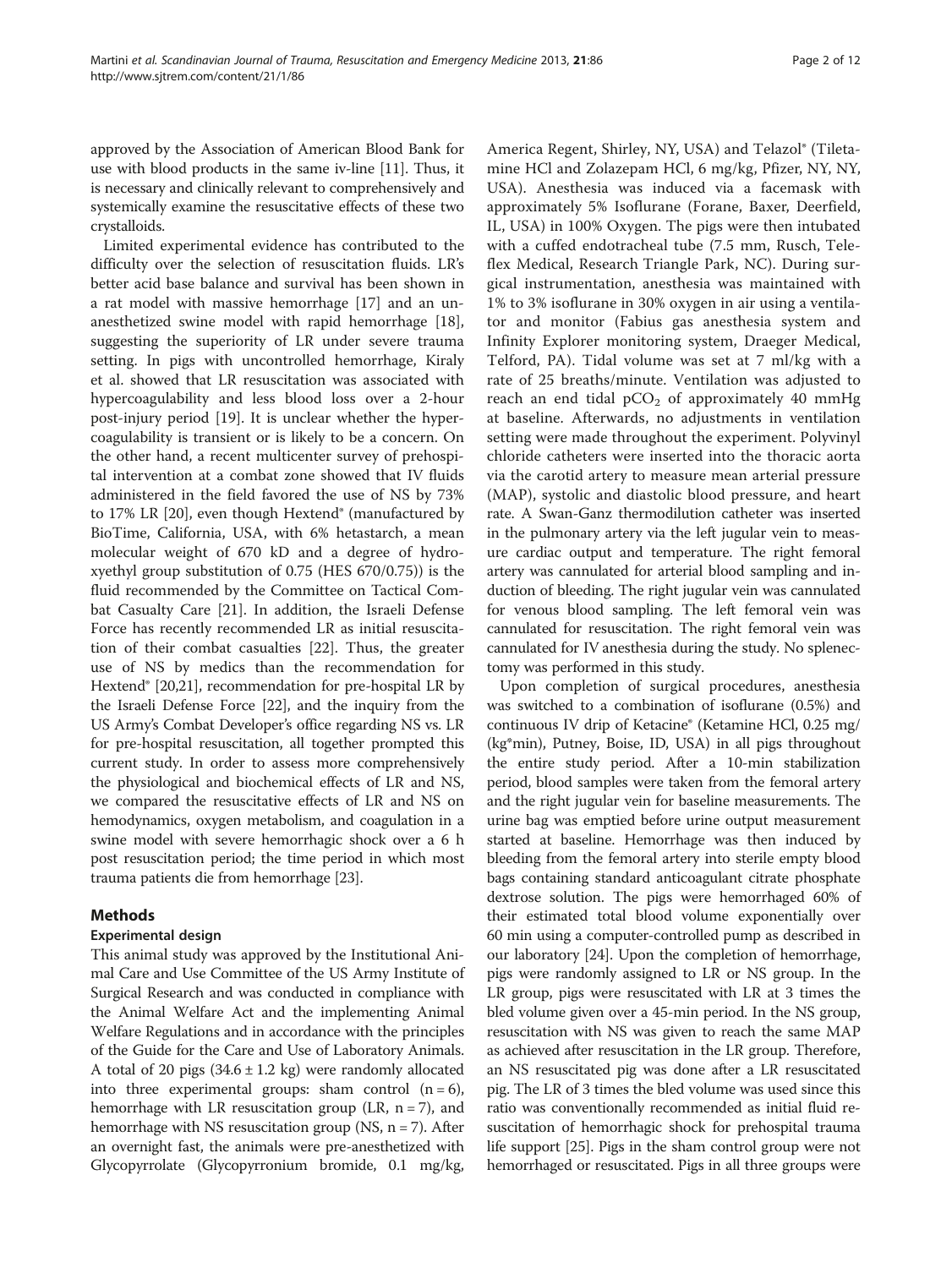given the same amount of anesthesia and maintenance fluid (0.04 ml/kg/min) and no significant changes in hemodynamics and coagulation were observed in the sham control pigs during the entire study period, suggesting the stability of the anesthesia regimen. The entire study was depicted in Figure 1. No heparin was used in this study.

All pigs were observed for 6 h after the completion of resuscitation. Blood samples were taken at baseline, after hemorrhage, 15 min, 3 h, and 6 h after resuscitation for measurements of blood gas, blood chemistry, and coagulation (Figure 1). At the end of 6 h, surviving animals were euthanized with Fatal-Plus<sup>®</sup> (sodium pentobarbital, 100 mg/kg, Vortech, Dearborn, MI, USA, intravenously).

# Hemodynamic and metabolic measures

MAP and heart rate were recorded continuously during the study. Cardiac output was determined by thermodilution in triplicate at baseline, at the end of hemorrhage, and then hourly throughout the remainder of the study. Stroke volume (SV) was calculated as cardiac output (ml/ min)/heart rate (beat/min). Total peripheral resistance was calculated as (MAP-CVP)(mmHg)/CO (L/min).

Oxygen delivery was calculated as cardiac output  $(L/min) \times$  arterial oxygen content (ml  $O_2/100$  ml blood)  $\times 10/$ body wt (kg). Oxygen consumption  $(VO<sub>2</sub>)$  was calculated from the arterial  $(C_aO_2)$  and mixed venous  $(C_vO_2)$  oxygen content using established formulas. Percentage oxygen extraction was calculated as  $(C_aO_2 - C_vO_2)/C_aO_2$ . As we described previously [[26](#page-10-0)], oxygen demand was calculated as plasma lactate (mmol/L from the arterial blood gas sample) + oxygen consumption (ml  $O_2/\text{min/kg}$ ), using the assumption as per Hannon and colleagues [[27](#page-10-0)]. The oxygen delivery to oxygen demand ratio, an index of oxygen debt, was calculated as oxygen delivery/oxygen demand.

# Analytical methods

Measurements of blood gas [pH, base excess, lactate, hematocrit (Hct), bicarbonate (HCO<sub>3</sub>), etc.] and blood chemistry (total protein, electrolytes, etc.) were determined by standard clinical laboratory analysis. Hct and platelet counts were measured from citrated blood using an ABX Pentra 120 Hematology Analyzer (ABX Diagnostics, Inc., Irvine, CA). Plasma fibrinogen concentration, prothrombin time (PT), and activated partial prothrombin

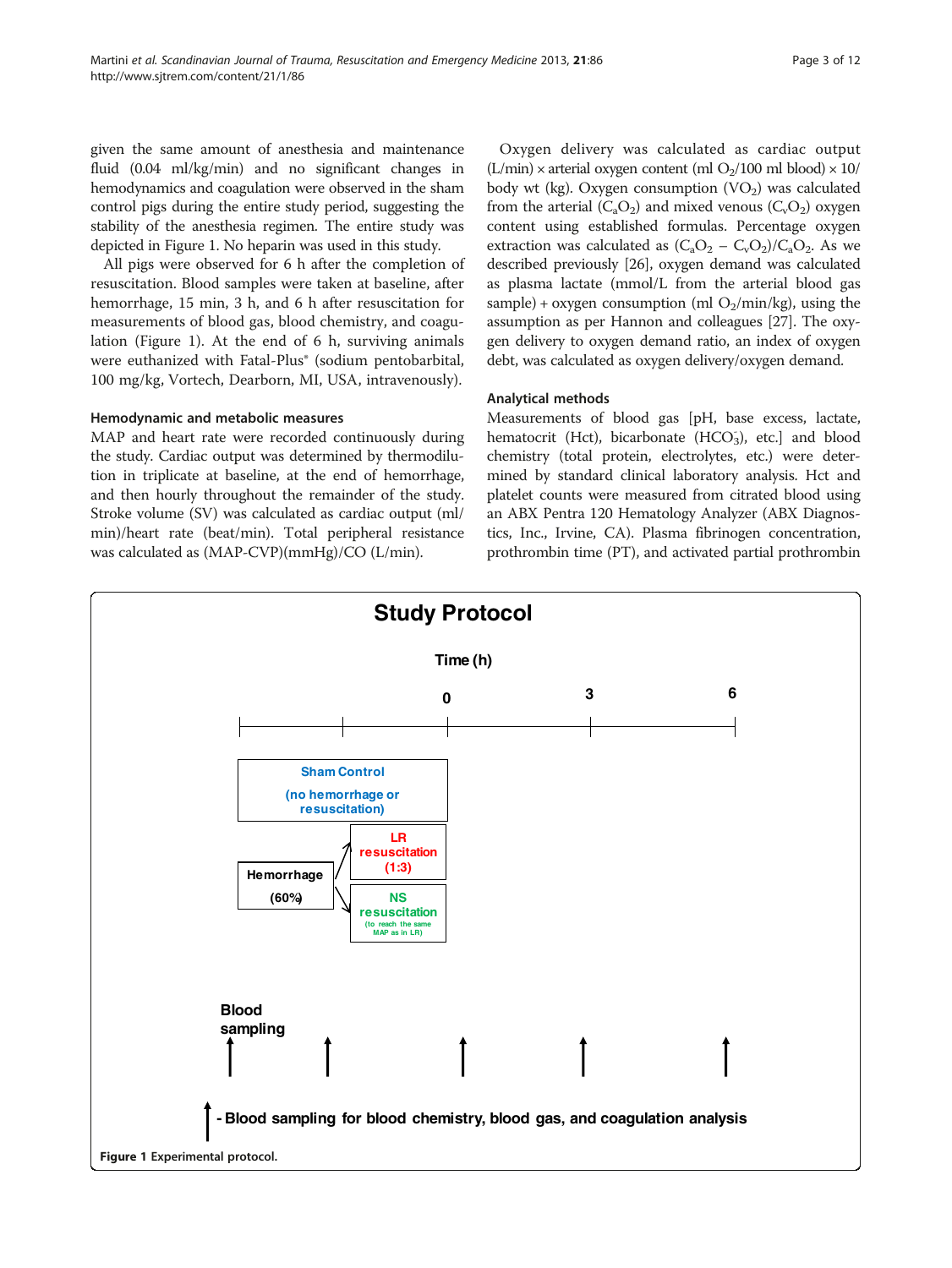time (aPTT) were measured using the BCS Coagulation System (Dade Behring, Deerfield, IL).

The coagulation profile was assessed in fresh whole blood with pig thromboplastin by thrombelastograph® (TEG) using a TEG 5000 Hemostasis Analyzer (Haemoscope, Niles, IL) In TEG measurements, reaction time (R time) is the latency time for initial clot formation, K time reflects the speed to reach a certain level of clot strength, angle  $\alpha$  reflects the rapidity of clot build-up and cross-linking, MA represents the maximum strength or stiffness of the clot, and  $LY_{60}$  indicates the percentage of clot lysis at 60 min after maximum clotting is achieved.

#### Statistical analysis

Data were expressed as means ± standard error of the mean (SEM) and analyzed using SAS statistical software (Cary, NC). A two-way analysis of variance (ANOVA) with repeated measures using a Tukey adjustment was used to compare the changes over time between the groups. A one-way ANOVA with repeated measures using a Dunnett adjustment was used to compare the changes to baseline within the group. The statistically significant level was set at  $p < 0.05$ .

#### Results

# Hemodynamics, cardiac-pulmonary function, and oxygen metabolic responses

All animals survived to the end of the 6 h study. No significant changes in the hemodynamics were observed in the control group over the experimental period. A 60% hemorrhage dropped MAP from the baseline value of 79 ± 6 mm Hg to  $31 \pm 3$  mm Hg (p < 0.05). In the LR group, resuscitation with LR at 3 times bled volume (119  $\pm$  7 ml/kg) led to a MAP that peaked briefly near pre-hemorrhage levels, but then fell and remained at hypotensive levels around 60 mmHg (Figure [2\)](#page-4-0). In the NS group,  $183 \pm 9$  ml/kg of NS was infused to achieve MAP similar to that in the LR group (Figure [2\)](#page-4-0). Heart rate was increased by hemorrhage, followed by a partial decline after resuscitation in both groups. Heart rate returned to near baseline levels in the NS group, but remained higher over baseline in the LR group (Figure [2](#page-4-0)). Urine output rose with resuscitation in both groups with a larger increase in the NS group, followed by a decline to baseline values at 2 h after resuscitation in the LR group (Figure [2](#page-4-0)). From the start of resuscitation to 15 min after the completion of resuscitation, urine output in the NS group (23  $\pm$  5 ml/kg) doubled that in the LR group (10  $\pm$ 3 ml/kg, with  $1 \pm 0$  ml/kg in the control group). The total urine output over the 6 h resuscitation period in the NS group  $(45 \pm 5 \text{ ml/kg})$  also doubled that in the LR group  $(21 \pm 4 \text{ ml/kg})$ , with  $10 \pm 1 \text{ ml/kg}$  in the control group, all p < 0.05 LR versus NS, and LR or NS versus control).

No significant changes in cardiac output, stroke volume, total peripheral resistance, oxygen content, or oxygen extraction were observed in controls during the experiment (Table [1](#page-5-0)). No significant changes in temperature were observed in any groups during the study. Cardiac output returned to pre-hemorrhage levels at the end of LR resuscitation (15 min). In contrast, cardiac output was increased 50% over BL by NS resuscitation and remained elevated in this group for the 6 h experimental period. Stroke volume returned to pre-hemorrhage levels with NS resuscitation (15 min), but remained below pre-hemorrhage levels for the 6 h experimental period after LR resuscitation (Table [1](#page-5-0)). Total peripheral resistance was decreased after resuscitation with LR or NS, with a lower resistance shown in the NS group vs. the LR group (Table [1](#page-5-0)).

Oxygen metabolic responses to hemorrhage and resuscitation with LR or NS were described in Table [2](#page-5-0) and Figure [3](#page-6-0). Arterial  $PO<sub>2</sub>$  and  $PCO<sub>2</sub>$  were similar among the 3 groups during the study (Table [2\)](#page-5-0). Venous  $PO<sub>2</sub>$ returned to pre-hemorrhage levels 15 min after LR or NS resuscitation, but declined during the remaining 6 h with a larger decrease observed in LR group (Table [2](#page-5-0)). There were no differences in venous  $PCO<sub>2</sub>$  among the 3 groups during the study (Table [2](#page-5-0)). Arterial oxygen content was decreased for 6 h after hemorrhage and resuscitation with LR or NS (Table [2\)](#page-5-0). Venous oxygen content was also decreased for 6 h after hemorrhage and resuscitation with LR or NS (Table [2\)](#page-5-0). Oxygen extraction was increased for 6 h after resuscitation with LR solution or NS. Oxygen delivery was reduced after resuscitation with LR, with no significant changes observed in the NS group (Figure [3](#page-6-0)A). Oxygen consumption remained unchanged in all three groups during the study (Figure [3](#page-6-0)B). Oxygen demand did not change after NS resuscitation, but doubled immediately after LR resuscitation, but returned to baseline values by 3 h (Figure [3](#page-6-0)C). Oxygen delivery to oxygen demand ratio, an index of oxygen debt, was decreased after NS resuscitation but returned to baseline value within 3 h, whereas a larger drop was observed after LR resuscitation and remained low over the course of the study (Figure [3D](#page-6-0)).

#### Hemodilution, acid base balance, and electrolytes

No significant changes in Hct, base excess, or lactate concentrations were observed in the control group over the entire experimental period. Significant hemodilution was observed after hemorrhage and resuscitation with LR or NS (Table [1](#page-5-0)). Total protein dropped from baseline value of  $5.6 \pm 0.2$  g/dL to  $2.7 \pm 0.1$  g/dL at 15 min and  $3.3 \pm 0.1$  g/dL at 6 h after LR resuscitation and from baseline value of  $5.7 \pm 0.2$  g/dL to  $3.0 \pm 0.2$  g/dL at 15 min and  $3.5 \pm 0.2$  g/dL at 6 h after NS resuscitation (all  $p < 0.05$  vs. baseline). There were no significant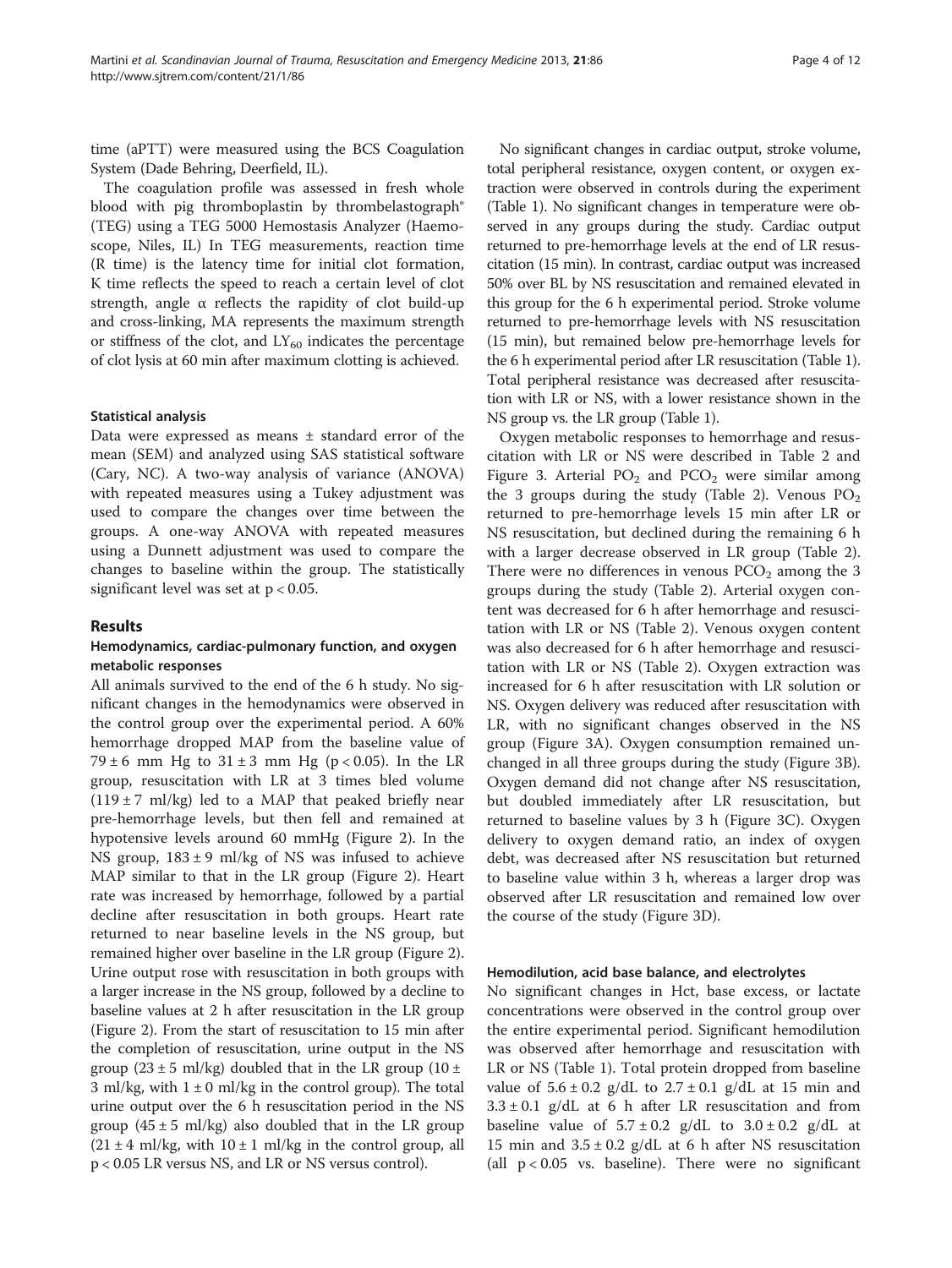<span id="page-4-0"></span>

differences in Hct (Table [1\)](#page-5-0) or total protein between LR and NS groups during the 6 h after resuscitation.

Base excess fell below zero after hemorrhage and returned to pre-hemorrhage levels with LR resuscitation by 3 h but remained below pre-hemorrhage levels for 6 h with NS resuscitation (Figure [4](#page-7-0)). Plasma lactate levels rose about 4.5-fold above baseline values by hemorrhage and returned to pre-hemorrhage value within 15 min after NS resuscitation and at 6 h after LR resuscitation (Figure [4](#page-7-0)).

Bicarbonate HCO<sub>3</sub> levels were decreased by hemorrhage but returned to pre-hemorrhage values by 3 h after LR resuscitation, whereas no return was observed with NS resuscitation (Figure [4](#page-7-0)). Arterial pH was decreased from a pre-hemorrhage value of  $7.41 \pm 0.02$  to  $7.35 \pm 0.01$  after NS resuscitation ( $p < 0.05$ ) but returned to pre-hemorrhage value at the 3 h time point. No significant changes in arterial pH occurred in the control or LR group during the study.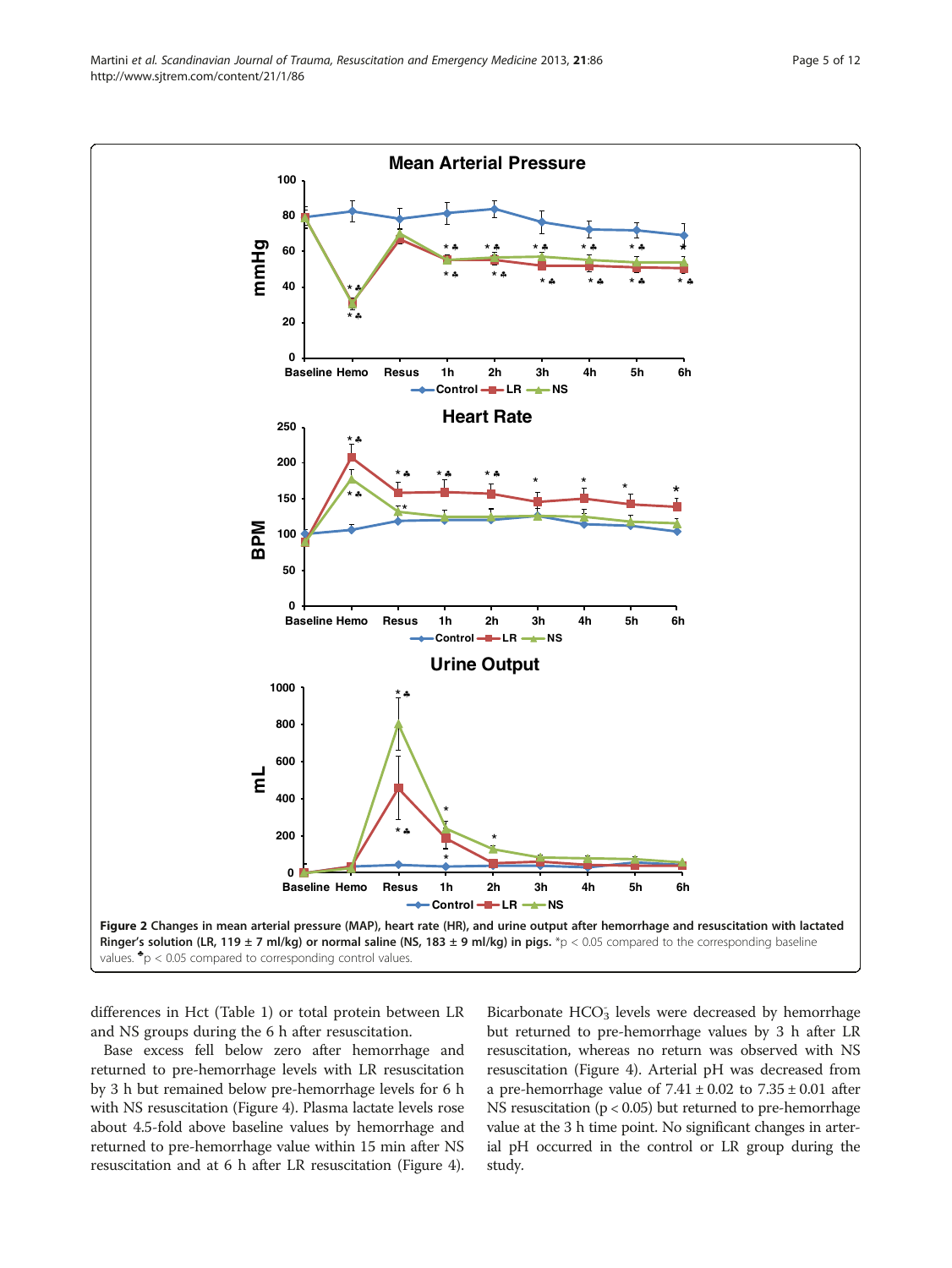|           | <b>Baseline</b>  | <b>Resuscitation</b>                             | 3 <sub>h</sub>              | 6 h                                            |
|-----------|------------------|--------------------------------------------------|-----------------------------|------------------------------------------------|
|           |                  | Cardiac output (L/min)                           |                             |                                                |
| Control   | $3.9 \pm 0.3$    | $4.3 \pm 0.3$                                    | $4.4 \pm 0.4$               | $3.6 \pm 0.2$                                  |
| LR.       | $3.7 \pm 0.2$    | $3.9 \pm 0.3$                                    | $3.5 \pm 0.2$               | $3.3 \pm 0.2$                                  |
| <b>NS</b> | $3.8 \pm 0.3$    | $5.9 \pm 0.5^{*5}$                               | $4.7 \pm 0.3^{\frac{6}{3}}$ | $4.5 \pm 0.2$ <sup>§<math>\bullet</math></sup> |
|           |                  | <b>Stroke volume</b> (ml/beat)                   |                             |                                                |
| Control   | $36.5 \pm 3.5$   | $36.8 \pm 2.2$                                   | $36.8 \pm 3.7$              | $35.5 \pm 3.9$                                 |
| <b>LR</b> | $41.4 \pm 3.3$   | $24.9 \pm 1.6*$ <sup>§<math>\bullet</math></sup> | $21.4 \pm 2.3^{*5}$         | $24.7 \pm 2.1^{*5}$                            |
| <b>NS</b> | $38.2 \pm 4.9$   | $45.7 \pm 4.7$                                   | $38.1 \pm 3.3$              | $40.1 \pm 3.3$                                 |
|           |                  | Total Peripheral resistance (mm Hg/(L/min))      |                             |                                                |
| Control   | $20.4 \pm 1.4$   | $18.6 \pm 2.0$                                   | $17.3 \pm 2.6$              | $17.7 \pm 1.3$                                 |
| <b>LR</b> | $22.9 \pm 1.0$   | $17.7 \pm 0.9*$                                  | $17.9 \pm 1.3*$             | $17.4 \pm 0.7*$                                |
| <b>NS</b> | $23.1 \pm 1.8$   | $12.5 \pm 1.4^{*5}$                              | $12.5 \pm 0.7$ <sup>*</sup> | $12.0 \pm 0.4^{*5}$                            |
|           |                  | Hct (%)                                          |                             |                                                |
| Control   | $29.0 \pm 0.8\%$ | $28.9 \pm 0.9\%$                                 | $28.0 \pm 0.9\%$            | $27.6 \pm 1.0\%$                               |
| <b>LR</b> | $30.2 \pm 1.0\%$ | $13.1 \pm 0.9\%$ **                              | $14.0 \pm 0.7\%$ **         | $14.7 \pm 0.6\%$ **                            |
| <b>NS</b> | $29.0 \pm 1.0\%$ | $11.6 \pm 0.8$ %**                               | $12.5 \pm 0.6\%$ **         | $12.2 \pm 0.7\%$ **                            |

<span id="page-5-0"></span>Table 1 Changes of cardiac-pulmonary functions and hemodilution after hemorrhage and resuscitation with

Animal groups include control  $(C, n = 6)$ , hemorrhage with LR resuscitation (LR,  $n = 6$ ), and hemorrhage with normal saline resuscitation (NS,  $n = 6$ ). Data are expressed as means ± SE.

 $*p < 0.05$  compared to corresponding baseline values within the group;

 $\rm{^6p}$  < 0.05 LR vs NS groups; and  $\rm{^4p}$  < 0.05 compared to corresponding

control values.

There were no significant changes in  $Na^+$ ,  $K^+$ ,  $Ca^{++}$ , or  $Cl^$ in the control group during the entire study period (Table [3\)](#page-8-0). Na+ was increased after NS resuscitation but returned to pre-hemorrahge level within  $6$  h.  $K^+$  did not change initially after NS resuscitation but was elevated at 6 h afterwards (Table [3\)](#page-8-0). No changes in  $Na^+$  or  $K^+$  were observed in pigs with LR resuscitation (Table [3\)](#page-8-0).  $Ca^{++}$  was similarly decreased at 15 min after resuscitation with LR or NS but returned to pre-hemorrhage levels by 6 h in both groups (Table [3\)](#page-8-0). Cl<sup>-</sup> was elevated for 6 h after NS resuscitation, with no changes shown after LR resuscitation (Table [3\)](#page-8-0).

#### Coagulatio<sup>n</sup>

Plasma fibrinogen concentration in control pigs remained unchanged during the study. Plasma fibrinogen concentration was decreased from a baseline value of  $193 \pm$ 12 mg/dL to  $95 \pm 5$  mg/dL after LR resuscitation (p < 0.05) and from a baseline value of  $189 \pm 9$  mg/dL to  $101 \pm$ 5 mg/dL after NS resuscitation (p < 0.05). Platelet count was decreased from the baseline value of  $359 \pm 54$   $10^3/\mu$ L to  $172 \pm 28$   $10^3$ / $\mu$ L after LR resuscitation and from a baseline value of  $427 \pm 58 \, 10^3/\mu L$  to  $207 \pm 29 \, 10^3/\mu L$  after NS resuscitation (both  $p < 0.05$ ). There were no significant differences between LR and NS groups in fibrinogen concentrations or platelet count during the 6 h after resuscitation.

| solution or normal saline (NS) in pigs                   |
|----------------------------------------------------------|
| hemorrhage and resuscitation with lactated Ringer's (LR) |
| Table 2 Changes in oxygen content and extraction after   |
|                                                          |

|           | <b>Baseline</b> | Resuscitation                                         | 3 h              | 6 h              |
|-----------|-----------------|-------------------------------------------------------|------------------|------------------|
|           |                 | Arterial $O_2$ (mmHg)                                 |                  |                  |
| Control   | $475 \pm 18$    | $460 \pm 15$                                          | $497 \pm 16$     | $470 \pm 15$     |
| <b>LR</b> | $493 \pm 15$    | $513 \pm 10$                                          | $515 \pm 15$     | $499 \pm 11$     |
| <b>NS</b> | $478 \pm 25$    | $474 \pm 21$                                          | $490 \pm 17$     | $470 \pm 16$     |
|           |                 | Arterial CO <sub>2</sub> (mmHq)                       |                  |                  |
| Control   | $47 \pm 4$      | $48 \pm 4$                                            | $45 \pm 3$       | $45 \pm 4$       |
| LR        | $44 \pm 3$      | $43 \pm 3$                                            | $45 \pm 3$       | $43 \pm 2$       |
| <b>NS</b> | $47 \pm 2$      | $43 \pm 2$                                            | $44 \pm 2$       | $44 \pm 1$       |
|           |                 | Venous O2 (mmHq)                                      |                  |                  |
| Control   | $55 \pm 5$      | $60\pm4$                                              | $58 \pm 5$       | $50 \pm 5$       |
| <b>LR</b> | $56 \pm 2$      | $53 \pm 3$                                            | $36 \pm 1**$     | $36 \pm 1*$      |
| <b>NS</b> | $54 \pm 2$      | $53 \pm 2$                                            | $46 \pm 2**$     | $43 \pm 1***$    |
|           |                 | Venous CO2 (mmHq)                                     |                  |                  |
| Control   | $60 \pm 5$      | $57 \pm 4$                                            | $50 \pm 3$       | $51 \pm 5$       |
| LR        | $53 \pm 2$      | $50 \pm 2$                                            | $56 \pm 2$       | $56 \pm 1$       |
| <b>NS</b> | $59 \pm 5$      | $50 \pm 2$                                            | $55 \pm 1$       | $55 \pm 1$       |
|           |                 | Arterial oxygen content (ml O <sub>2</sub> /dL blood) |                  |                  |
| Control   | $13.8 \pm 0.6$  | $13.8 \pm 0.5$                                        | $13.6 \pm 0.3$   | $13.3 \pm 0.7$   |
| LR        | $14.7 \pm 0.3$  | $7.6 \pm 0.3$ **                                      | $8.5 \pm 0.6$ ** | $7.8 \pm 0.4$ ** |
| <b>NS</b> | $13.2 \pm 0.9$  | $6.4 \pm 0.4*$                                        | $7.9 \pm 0.4*$   | $7.3 \pm 0.4$ ** |
|           |                 | Venous oxygen content (ml O <sub>2</sub> /dL blood)   |                  |                  |
| Control   | $9.9 \pm 0.5$   | $9.9 \pm 0.7$                                         | $9.3 \pm 0.6$    | $7.7 \pm 0.9$    |
| <b>LR</b> | $10.8 \pm 0.2$  | $4.3 \pm 0.2$ **                                      | $3.5 \pm 0.2$ ** | $3.1 \pm 0.2$ ** |
| <b>NS</b> | $8.6 \pm 0.6$   | 4.1 $\pm$ 0.3**                                       | $4.2 \pm 0.3$ ** | $3.8 \pm 0.3$ ** |
|           |                 | <b>Oxygen extraction (%)</b>                          |                  |                  |
| Control   | $28 \pm 4$      | $29 \pm 3$                                            | $32 \pm 3$       | $32 \pm 3$       |
| LR        | $28 \pm 2$      | $43 \pm 2*$                                           | $57 \pm 3*$      | $60 \pm 3*$      |
| <b>NS</b> | $35 \pm 5$      | $36 \pm 3$                                            | $47 \pm 3*$      | $49 \pm 3*$      |

Animal groups include control (C,  $n = 6$ ), hemorrhage with LR resuscitation  $(LR, n = 6)$ , and hemorrhage with normal saline resuscitation (NS,  $n = 6$ ). Data are expressed as means ± SE.

 $*p < 0.05$  compared to corresponding baseline values within the group;  ${}^{5}p < 0.05$ LR vs NS groups; and  $\text{*}$ p < 0.05 compared to corresponding control values.

There were no changes in TEG measurements in the control group during the study (Figure [5](#page-9-0)). R time and K times were shortened by hemorrhage but returned to near pre-hemorrhage values after resuscita-tion with LR or NS (Figure [5\)](#page-9-0). Clotting speed (α-angle) was increased by hemorrhage and returned to prehemorrhage values after LR or NS resuscitation (Figure [5](#page-9-0)). Clot strength (MA) was not changed by hemorrhage but was similarly reduced by resuscitation with LR or NS, followed by return to baseline values within 3 h after resuscitation (Figure [5](#page-9-0)). No significant changes in fibrinolysis  $(LY_{60})$  were observed in any group during the study (data not shown).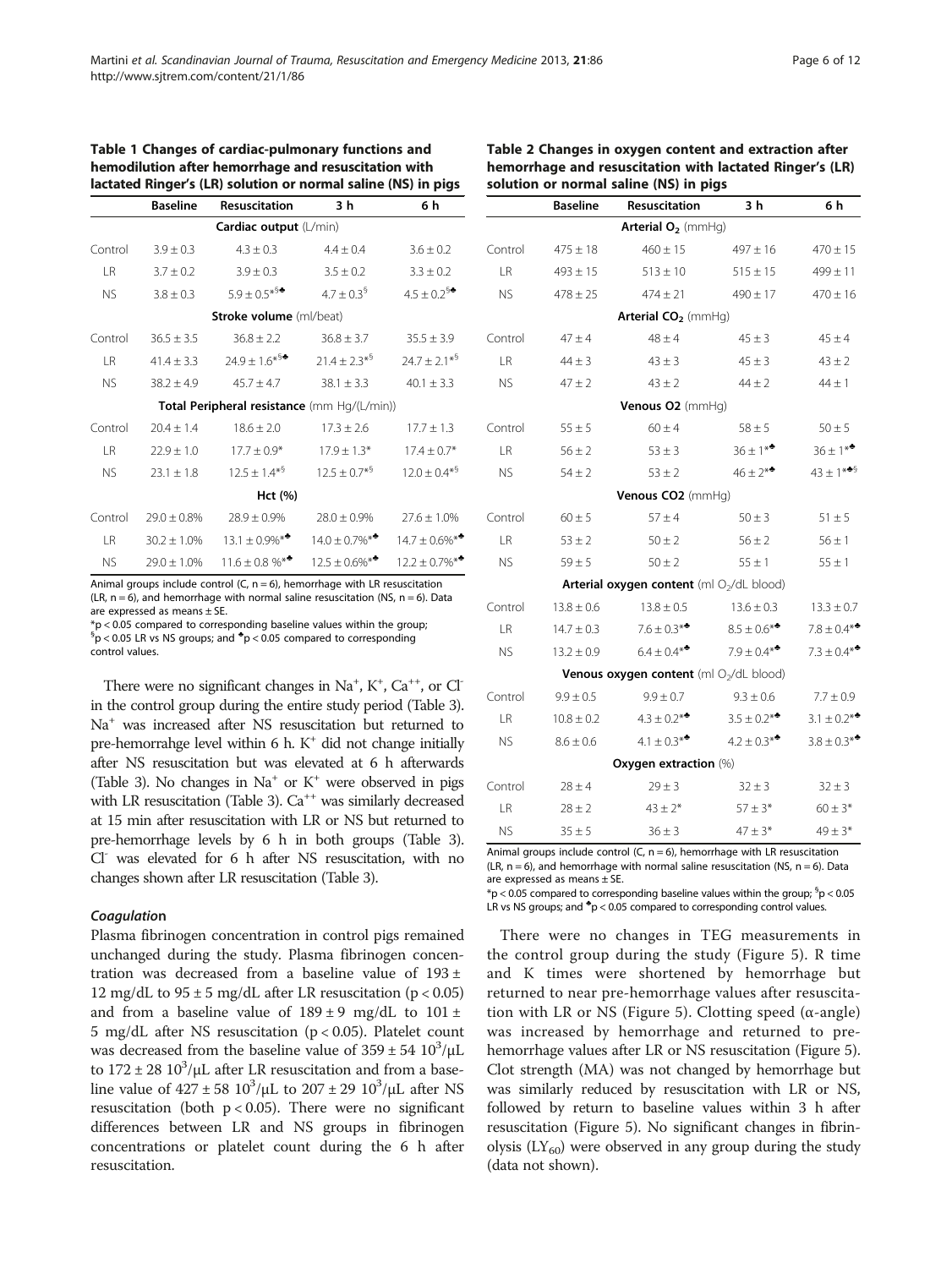<span id="page-6-0"></span>

Plasma PT or PTT was not changed by hemorrhage. PT was similarly prolonged by resuscitation with LR (from  $11.2 \pm 0.2$  sec at baseline to  $12.1 \pm 0.2$  sec at 6 h) and NS (from  $11.2 \pm 0.3$  sec at baseline to  $12.3 \pm 0.3$  sec at 6 h, both  $p < 0.05$ ). Plasma aPTT was also similarly prolonged by resuscitation with LR (from  $17.1 \pm 0.5$  sec baseline to  $20.1 \pm 1.2$  sec at 6 h) or NS (from  $17.1 \pm$ 0.3 sec baseline to  $19.1 \pm 0.5$  sec at 6 h, both p < 0.05).

### **Discussion**

Using a large-animal model with severe hemorrhage and 6 h follow-up, we performed a comprehensive assessment of the physiologic and biochemical effects of LR and NS. To achieve a similar hypotensive resuscitation level 50% more volume of normal saline was required than LR to achieve similar responses in MAP. Hemodilution, however, was not different between groups indicating that that the additional NS did not stay in the vascular, as supported by the greater urine output in the NS group. In addition, NS resulted in a lower peripheral resistance and a higher stroke volume, possibly due to its vasodilation effects. Despite similar oxygen extraction and oxygen consumption, NS resuscitation resulted in better oxygen delivery and oxygen delivery-to-oxygen demand ratio as an index of oxygen debt. This better response appears to be primarily due to vasodilation effects as suggested by the large increase in cardiac output compared to the LR group. Thus, in the current severe hemorrhage model, NS had better tissue perfusion and oxygen metabolism than LR. However, since the oxygen delivery to demand ratio was 1 or higher in the LR and NS groups at 6 hrs, both fluids seemed adequate in maintaining survival at least through 6 h.

Significant separation was observed between LR and NS in acid base balance in this study, as expected. LR resuscitation returned BE and bicarbonate to prehemorrhage levels within 3 h, but no return of BE or bicarbonate was observed for 6 hr with NS resuscitation. Similar changes of BE and bicarbonate from LR or NS have been shown in different animal models and in patients [[18,19,](#page-10-0)[28](#page-11-0)]. The impact of acid base status from resuscitation fluids on survival has been assessed by Traverso et al. in an anaesthetized swine model with fatal hemorrhage [[18](#page-10-0)]. With equal volume resuscitation from NS (pH 5.0), LR (pH 6.5, 28 mM lactate), and Plasmalyte-A (pH 7.4, 27 mM acetate), the LR group had the best survival and the Plasmalyte-A had the worst survival rate [[18](#page-10-0)]. But BE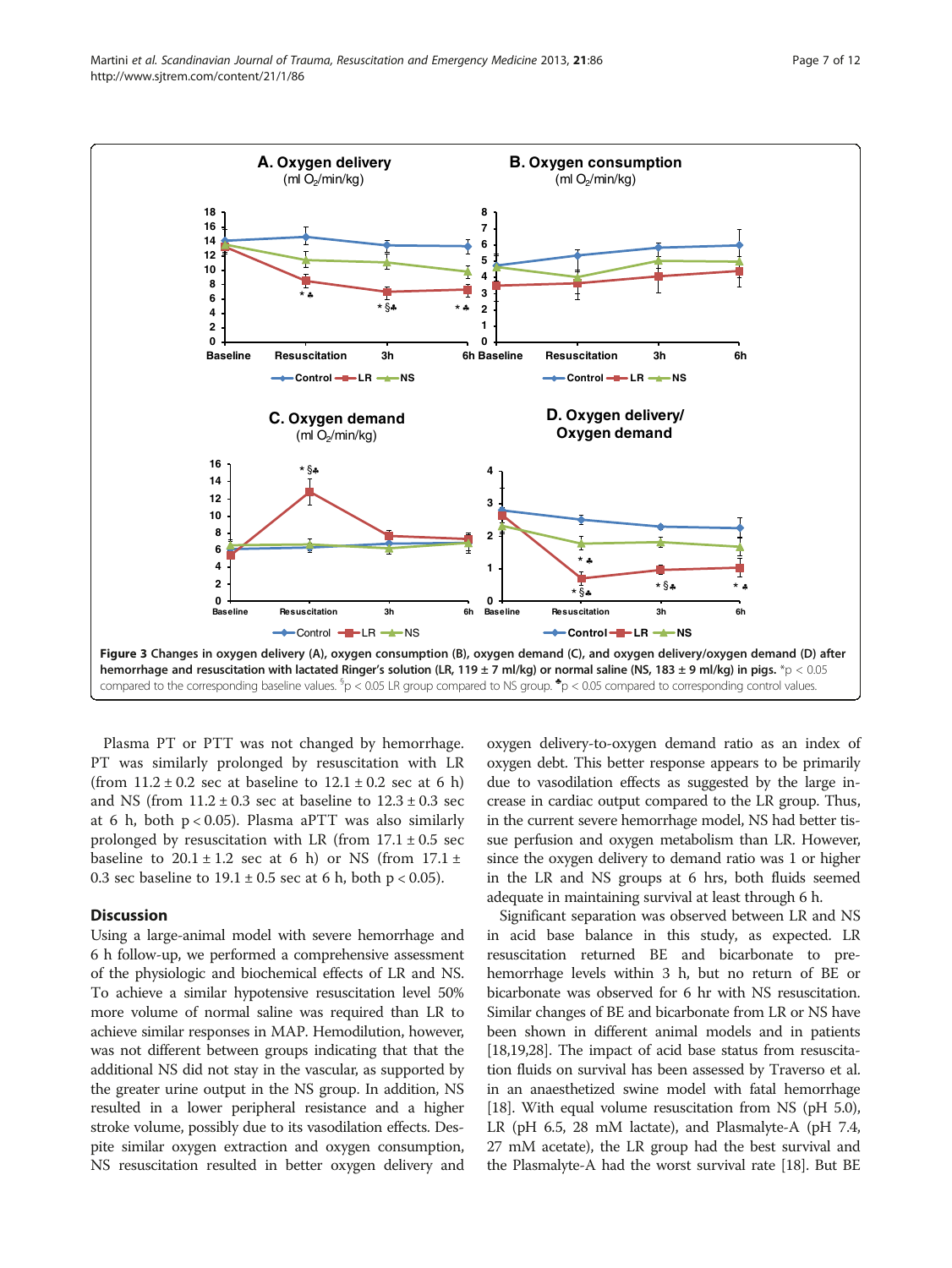and pH from LR and Plasmalyte-A resuscitation were similar and higher than those from NS [\[18\]](#page-10-0), suggesting a better acid base status was not necessarily attributable to a better survival. Nevertheless, as an index of shock, improved BE should be a goal to improve outcome and acidosis is associated with well-known detrimental effects on the cardiovascular system and coagulation [\[29,30](#page-11-0)].

Clinical trials have failed to show significant differences in outcomes of LR and NS resuscitation. In comparative trials of LR and NS performed in patients who underwent abdominal aortic aneurysm repair or renal transplant, Waters et al. [\[15](#page-10-0)] and Khajavi et al. [\[28](#page-11-0)] reported that there were no differences in clinical outcomes, such as duration of ventilation, ICU stay, or incidence of complication between

<span id="page-7-0"></span>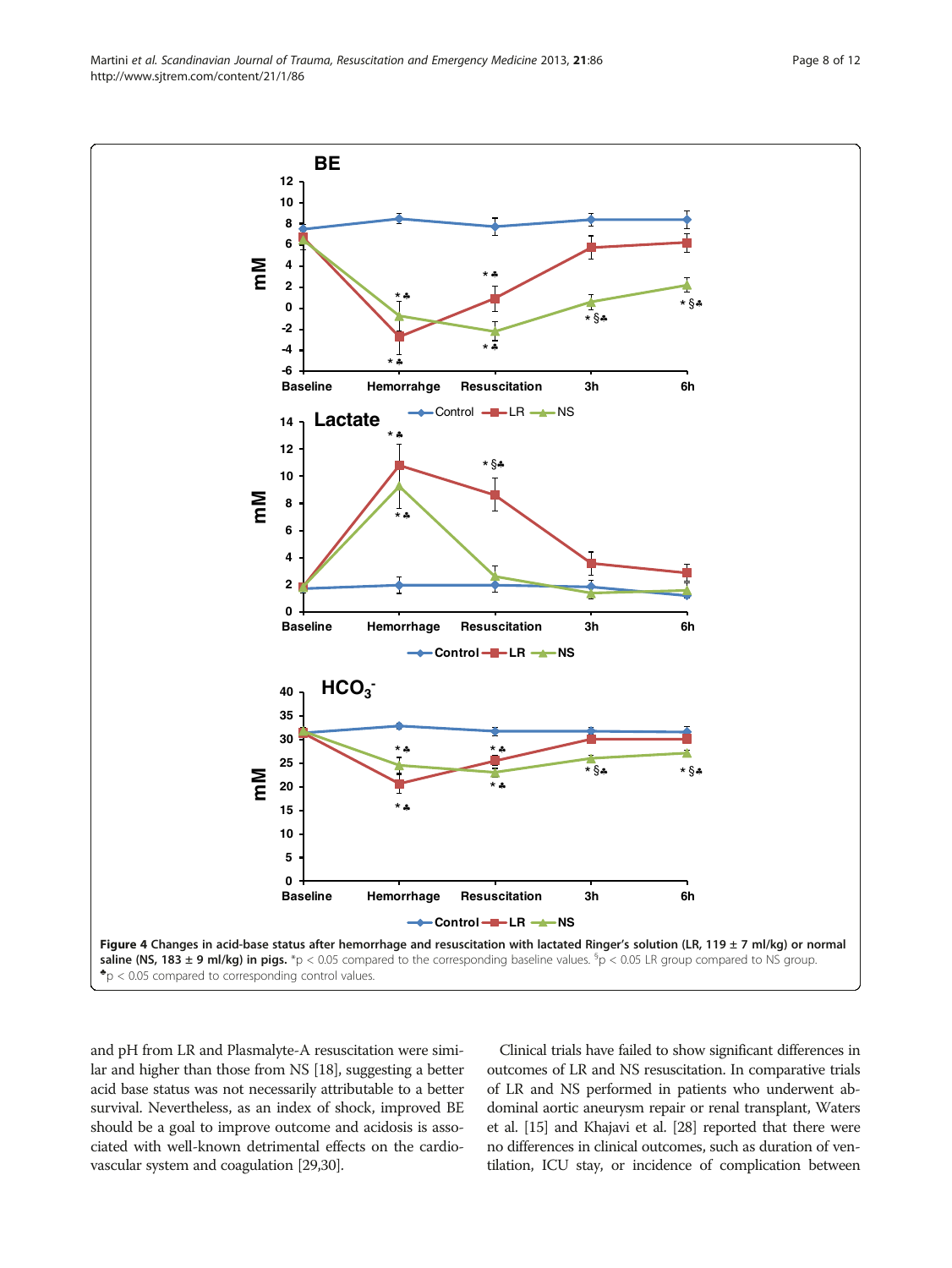# <span id="page-8-0"></span>Table 3 Changes of electrolytes after hemorrhage and resuscitation with lactated Ringer's (LR) solution or normal saline (NS) in pigs

|             | <b>Baseline</b> | After Hemorrhage and Resuscitation | 6 h            |  |  |
|-------------|-----------------|------------------------------------|----------------|--|--|
| $Na^+$ (mM) |                 |                                    |                |  |  |
| Control     | $138 \pm 3$     | $139 \pm 6$                        | $141 \pm 2$    |  |  |
| LR.         | $140 \pm 3$     | $138 \pm 3$                        | $132 \pm 3$    |  |  |
| NS.         | $141 \pm 2$     | $150 \pm 3^{45}$                   | $144 \pm 6$    |  |  |
|             |                 | $K^+$ (mM)                         |                |  |  |
| Control     | $4.5 \pm 0.2$   | $4.7 \pm 0.4$                      | $4.6 \pm 0.2$  |  |  |
| LR.         | $4.3 \pm 0.2$   | $4.3 \pm 0.2$                      | $5.2 \pm 0.4$  |  |  |
| NS.         | $4.5 + 0.2$     | $4.5 + 0.3$                        | $5.7 \pm 0.3*$ |  |  |
|             |                 | $Ca^{++}$ (mM)                     |                |  |  |
| Control     | $9.2 + 0.2$     | $9.4 \pm 0.3$                      | $8.9 \pm 0.1$  |  |  |
| <b>LR</b>   | $9.5 \pm 0.4$   | $7.7 \pm 0.3$ <sup>**</sup>        | $8.3 \pm 0.8$  |  |  |
| NS.         | $9.4 \pm 0.3$   | $7.9 + 0.2$ <sup>**</sup>          | $9.0 \pm 0.3$  |  |  |
|             |                 | $CI^-$ (mM)                        |                |  |  |
| Control     | $97 \pm 2$      | $109 \pm 8$                        | $100 \pm 1$    |  |  |
| <b>LR</b>   | $101 \pm 2$     | $102 \pm 2$                        | $97 \pm 3$     |  |  |
| <b>NS</b>   | $102 \pm 3$     | $121 \pm 6*$                       | $123 \pm 6*$   |  |  |

Animal groups include control (C,  $n = 6$ ), hemorrhage with LR resuscitation (LR,  $n = 6$ ), and hemorrhage with normal saline resuscitation (NS,  $n = 6$ ). Data are expressed as means ± SE.

 $p^*$ p < 0.05 compared to corresponding baseline values within the group;  ${}^{5}$ p < 0.05 LR vs NS groups; and  $p$  < 0.05 compared to corresponding control values.

patients resuscitated with LR or NS, although the patient group with NS resuscitation was more acidotic. Using a rat model with hemorrhage and simultaneous resuscitation, Healey et al. found that NS and LR had equivalent survival rates under moderate hemorrhage (36% of estimated blood volume). But with a massive hemorrhage (218% of estimated blood volume), LR resuscitation resulted in better survival [\[17](#page-10-0)]. Thus, it appears that the separation of outcomes from LR and NS becomes apparent only under extreme circumstance, such as when greater than 1 blood volume of fluid is given.

Lactate rose about 5 fold after 60% hemorrhage in this study and returned to pre-hemorrhage levels after resuscitation with LR or NS. The recovery rates, however, were different: NS returned lactate to pre-hemorrhage level within 15 min, but lactate did not return to near pre-hemorrhage level for at least 3 h after resuscitation. At 15 min after resuscitation, lactate levels were  $8.7 \pm$ 1.2 mM in the LR group and  $2.6 \pm 0.8$  mM in the NS group. This difference could result from lactate load from LR resuscitation or from a larger-volume dilution from NS resuscitation. Calculation of fluid inflow and outflow suggested that the latter is unlikely. From the start of resuscitation to 15 min after the completion of resuscitation, a total of  $4.6 \pm 0.3$  L of LR was infused and urine output was  $0.46 \pm 0.15$  L in the LR group, with a net fluid inflow of 4.1 L. During the same period a total of  $6.1 \pm 0.1$  L of NS was infused for resuscitation while urine output was  $0.81 \pm 0.18$  L, with a net fluid inflow of 4.9 L. This 20% volume difference (4.1 L of LR vs. 4.9 L of NS) would not be able to fully explain the observed 3.5fold difference of lactate between the LR (8.7 mM) and NS (2.6 mM) group. Thus, the difference of lactate levels at 15 min after resuscitation may relate to the lactate load from LR resuscitation, at least in part. However, this difference gradually disappeared within 6 h with a simultaneous increase of HCO<sub>3</sub> in the LR group, suggesting that an ongoing lactate metabolism in pigs and the production of bicarbonate may contribute to the better acid-base status from lactate resuscitation. Since the metabolism of lactate in humans takes a few hours and involves producing  $H^+$  and  $HCO_3^-$  [[31\]](#page-11-0), a similar time frame observed in the present study indicates similar lactate metabolism in humans and pigs. In addition, current blood bank guidelines state that LR should not be mixed with blood to prevent the risk of clot formation from calcium included in LR, which can diminish the anti-coagulation effect in stored blood. Thus, LR resuscitation should not be given with blood through the same iv-line and crystalloids should be avoided in patients with blood transfusion.

Hemorrhage and resuscitation caused disturbances in the coagulation process. PT and aPTT were prolonged for 6 h after hemorrhage and resuscitation, suggesting a hypocoagulable states. In contrast, the TEG data suggested a hypercoagulable states. These differences between TEG and standard plasma assays were also observed in burn and trauma patients [[32,33\]](#page-11-0). Clotting initiation was shortened, and clotting speed was accelerated by hemorrhage; but both returned to prehemorrhage values after resuscitation. Clot strength was compromised after resuscitation but returned within 3 h. Despite these dynamic changes in the coagulation profile, there were no differences between LR and NS resuscitation during the study, suggesting the equivalent effects of the two fluids on coagulation. In contrast, a faster clotting speed and better clot strength from LR resuscitation were reported by Kiraly et al. [\[19](#page-10-0)]. This discrepancy is likely due to the differences in study design. The present study used a swine model with controlled hemorrhage with 50% more volume of NS, whereas Kiraly et al. used a swine model of liver injury and an uncontrolled hemorrhage with 150% more volume of NS used. The additional hemodilution from the 150% NS might contribute to the different findings. In addition, a sham control group was included in the present study and our data showed that coagulation profiles from LR and NS resuscitation returned to pre-hemorrhage values and became similar to those of the control values. Thus, potential thrombotic risk from LR resuscitation is unlikely.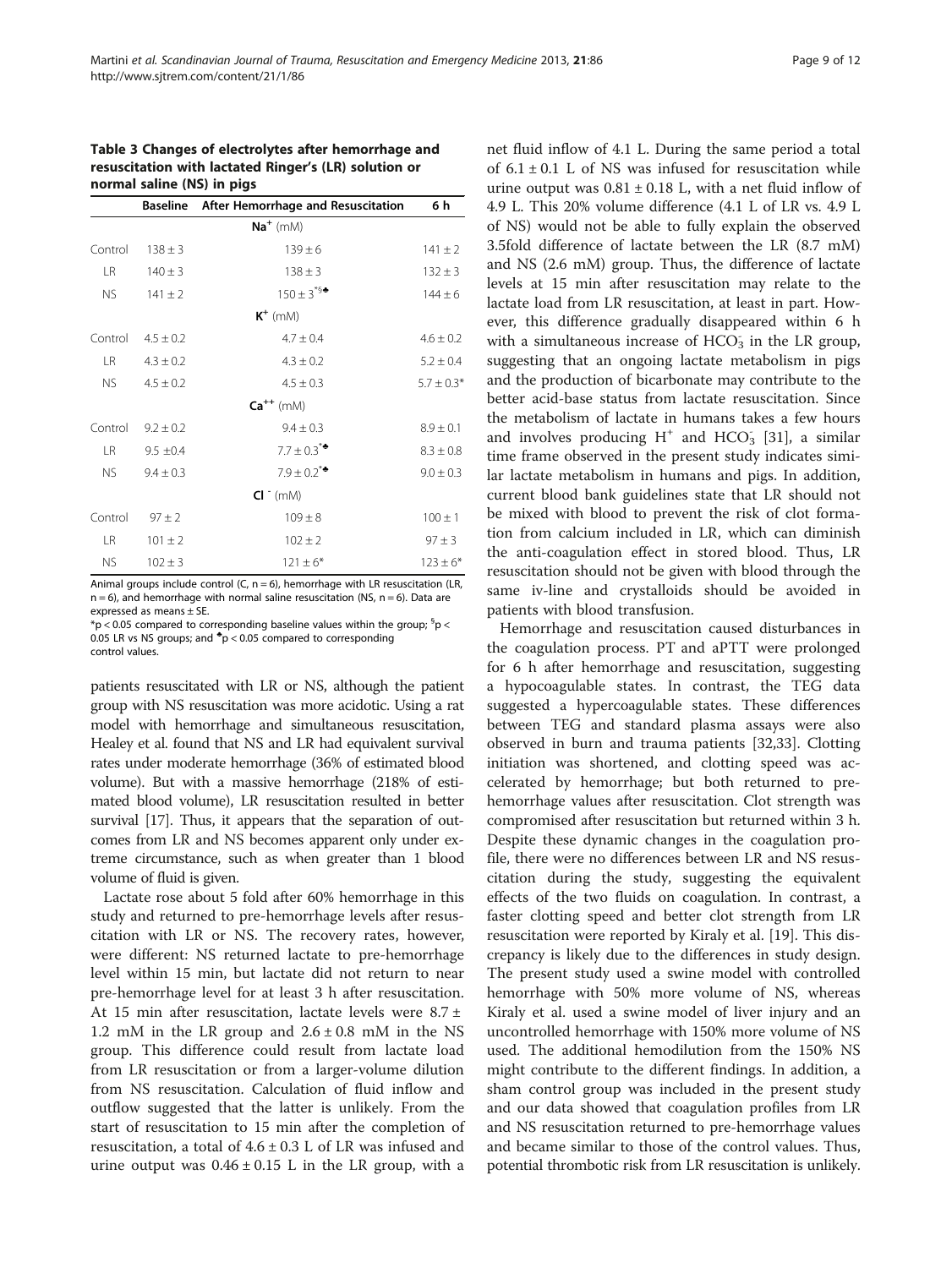<span id="page-9-0"></span>

In order to make a valid comparison, a common physiological endpoint after resuscitation is needed to assess the effects of resuscitation. In this study, we used post-resuscitation MAP as the physiological endpoint to compare the effects of LR and NS on hemodynamics, coagulation and metabolism. We found that NS required 50% more volume to reach the same physiological endpoint. If the same volume of resuscitation was used in LR and NS groups, we suspected that the blood pressure after NS resuscitation would be lower than that of LR due to its vasodilator effects.

A fixed volume controlled hemorrhage model was used in this study to investigate metabolic, hemodynamic and coagulation effects of hypovolemia and fluid resuscitation. This model mimics situations where trauma patients bleed an amount of blood before hemorrhage is controlled [\[34](#page-11-0)]. However, it is limited in reflecting coagulation changes under a clinical scenario of continued bleeding (or rebleeding). It is likely the on-going bleeding from uncontrolled hemorrhage will exaggerate the impact of vasodilation effects from NS, with higher

volumes infused and more hemodilution and coagulation impairment. Considering that restriction on resuscitation fluid has been shown improving survival in uncontrolled bleeding patients [\[35](#page-11-0)] and animals [[36](#page-11-0)], a larger volume of NS, as compared to LR, would increase bleeding with resultant higher morbidities and mortality in trauma patients.

In this study, to reach the same resuscitative physiological endpoint, NS required 50% more volume and was associated with a higher cardiac output and lower peripheral resistance, as compared to LR resuscitation. These differences are possibly due to the vasodilator effects from NS. It is worth emphasizing that these effects are likely to be exaggerated under uncontrolled hemorrhage, resulting in more fluid volume, a larger hemodilution, and more severe impairment in coagulation. Further, an elevation of K+ was observed at 6 h post NS resuscitation, while no change of K+ was observed after LR resuscitation. The mechanism for the increase of  $K^+$  from NS is not fully known, but may be due to an extracellular shift of potassium caused by changes in blood hydrogen ion concentration, as the result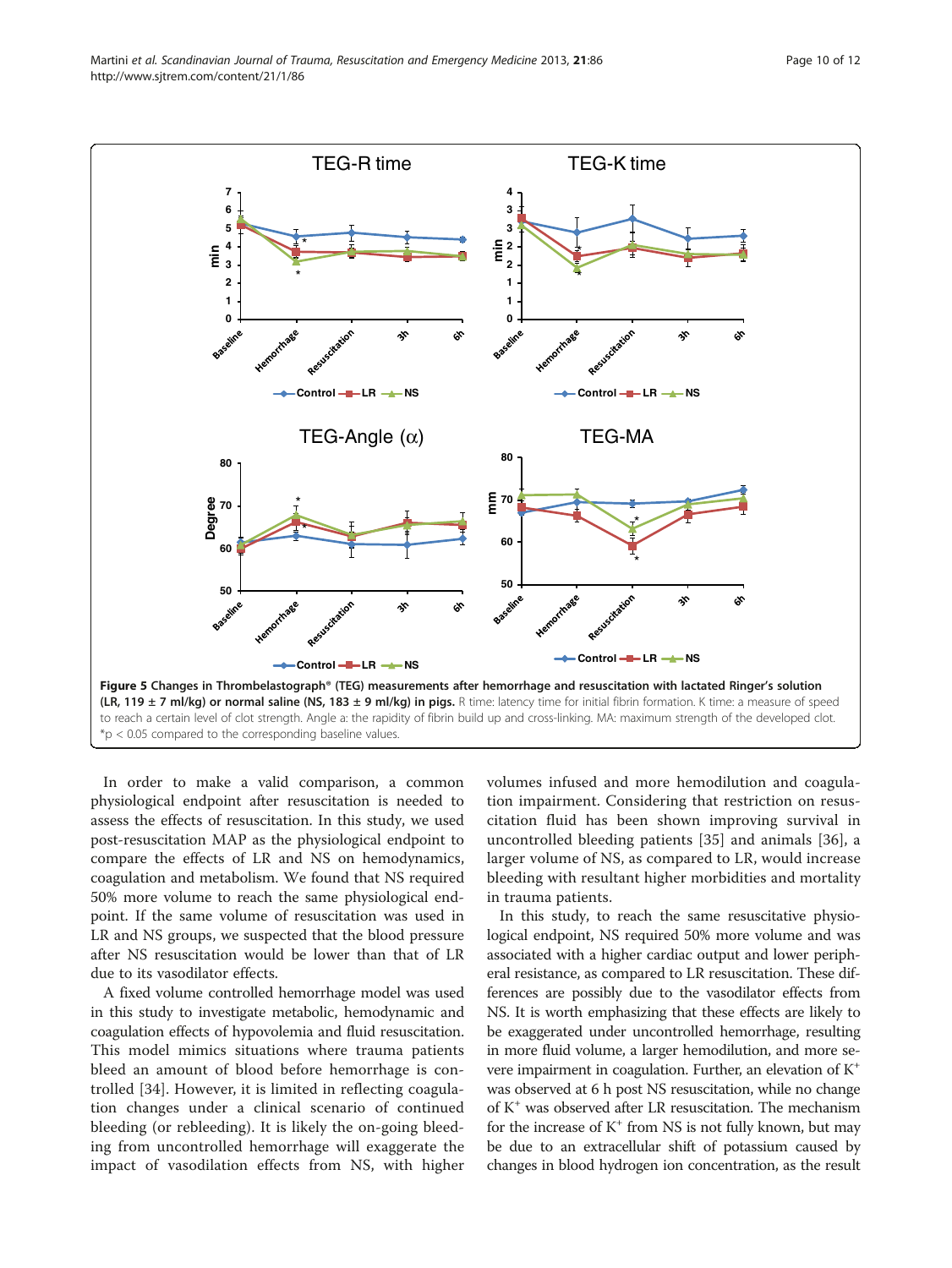<span id="page-10-0"></span>of hyperchloremic acidosis from NS resuscitation [[37](#page-11-0)]. Consistent with our current results, clinically significant hyperkalemia from NS administration has been reported in patients during renal transplantation [16,[28](#page-11-0)]. Thus, NS is associated with vasodilator effects and the risks of metabolic acidosis and hyperkalemia. Currently, military first responders have NS, LR and Hextend available [20]. However, the results from the current study and our recent study [[38](#page-11-0)] suggest that all of these fluids have limitations in managing hemodynamics, metabolic responses, and coagulation. The optimum resuscitation fluid awaits further development.

# Conclusions

We compared resuscitative effects of NS and LR in a swine model with 60% controlled hemorrhage. Although LR and NS had equivalent effects on hemodynamics and oxygen metabolism, NS required a larger resuscitation volume and was associated with poor acid base status and elevated serum potassium in this model. Thus, NS may be inferior to LR in resuscitation due to its vasodilator effects and the risks of metabolic acidosis and hyperkalemia.

#### Abbreviations

BE, Base excess; BL, Baseline; IV, Intravenous; LR, Lactated Ringer's; MAP, Mean arterial pressure; NS, Normal saline; PT, Prothrombin time; aPTT, Activated partial prothrombin time; TEG, Thrombelastography<sup>\*</sup>; TEG measurements, ; R time, Latency time for initial fibrin formation; K time, a measure of speed to reach a certain level of clot strength; Angle α, the rapidity of fibrin build up and cross-linking; MA, Maximum strength of the clot; LY60, Percentage of clot lysis at 60 min after MA is achieved.

#### Competing interests

The authors declare that they have no competing interests.

#### Authors' contributions

WM designed and performed the study, analyzed the data with assistance from statistician Mr John Jones, and wrote the manuscript. DC performed the study. MD designed study and edited the manuscript. All authors read and approved the final manuscript.

#### Acknowledgments

The authors appreciate the support received from the Veterinary Service Support Branch and Laboratory Support Branch at the U.S. Army Institute of Surgical Research.

This study was supported by the U.S. Army Medical Research and Materiel Command. The opinions or assertions contained herein are the private views of the author and are not to be construed as official or as reflecting the views of the Department of the Army or the Department of Defense.

#### Received: 22 August 2013 Accepted: 5 December 2013 Published: 11 December 2013

#### References

- Mullins RJ: Management of Shock. Philadelphia, Stamford, CT: Appleton & Lange; 1996.
- 2. Maier RV: Shock. In Surgery: Scientific Principles and Practice. 2nd edition. Edited by Greenfield LJ, Mulholland MW, Oldham KT, Zelenock GB, Lillemoe KD. Philadelphia, PA: Lippincott-Raven; 1997:182–215.
- 3. Tapia NM, Suliburk J, Mattox KL: The initial trauma center fluid management of penetrating injury: a systematic review. Clin Orthop Relat Res 2013, 471(12):3961–3973.
- 4. Duchesne JC, Heaney J, Guidry C, McSwain N Jr, Meade P, Cohen M, Schreiber M, Inaba K, Skiada D, Demetriades D, et al: Diluting the benefits

of hemostatic resuscitation: a multi-institutional analysis. J Trauma Acute Care Surg 2013, 75(1):76–82.

- 5. Carlino W: Damage control resuscitation from major haemorrhage in polytrauma. Eur J Orthop Surg Traumatol 2013 [Epub ahead of print]
- 6. Dutton RP: Haemostatic resuscitation. Br J Anaesth 2012, 109(Suppl 1):i39-i46.
- 7. Spoerke N, Michalek J, Schreiber M, Brasel KJ, Vercruysse G, MacLeod J, Dutton RP, Duchesne JC, McSwain NE, Muskat P, et al: Crystalloid resuscitation improves survival in trauma patients receiving low ratios of fresh frozen plasma to packed red blood cells. J Trauma 2011, 71(2 Suppl 3):S380–S383.
- 8. Foex BA: How the cholera epidemic of 1831 resulted in a new technique for fluid resuscitation. Emerg Med J 2003, 20(4):316–318.
- 9. Awad S, Allison SP, Lobo DN: The history of 0.9% saline. Clin Nutr 2008, 27(2):179–188.
- 10. Belani KG, Palahniuk RJ: Kidney transplantation. Int Anesthesiol Clin 1991, 29(3):17–39.
- 11. Banks AAoB: Accreditation Requirements Manual. 5th edition. Arlington: American Association of Blood Banks; 1994.
- 12. Wilkes NJ, Woolf R, Mutch M, Mallett SV, Peachey T, Stephens R, Mythen MG: The effects of balanced versus saline-based hetastarch and crystalloid solutions on acid-base and electrolyte status and gastric mucosal perfusion in elderly surgical patients. Anesth Analg 2001, 93(4):811–816.
- 13. Williams EL, Hildebrand KL, McCormick SA, Bedel MJ: The effect of intravenous lactated Ringer's solution versus 0.9% sodium chloride solution on serum osmolality in human volunteers. Anesth Analg 1999, 88(5):999–1003.
- 14. Scheingraber S, Rehm M, Sehmisch C, Finsterer U: Rapid saline infusion produces hyperchloremic acidosis in patients undergoing gynecologic surgery. Anesthesiology 1999, 90(5):1265–1270.
- 15. Waters JH, Gottlieb A, Schoenwald P, Popovich MJ, Sprung J, Nelson DR: Normal saline versus lactated Ringer's solution for intraoperative fluid management in patients undergoing abdominal aortic aneurysm repair: an outcome study. Anesth Analg 2001, 93(4):817–822.
- 16. O'Malley CM, Frumento RJ, Hardy MA, Benvenisty AI, Brentjens TE, Mercer JS, Bennett-Guerrero E: A randomized, double-blind comparison of lactated Ringer's solution and 0.9% NaCl during renal transplantation. Anesth Analg 2005, 100(5):1518-1524. table of contents.
- 17. Healey MA, Davis RE, Liu FC, Loomis WH, Hoyt DB: Lactated ringer's is superior to normal saline in a model of massive hemorrhage and resuscitation. J Trauma 1998, 45(5):894–899.
- 18. Traverso LW, Hollenbach SJ, Bolin RB, Langford MJ, DeGuzman LR: Fluid resuscitation after an otherwise fatal hemorrhage: II. Colloid solutions. J Trauma 1986, 26(2):176-182.
- 19. Kiraly LN, Differding JA, Enomoto TM, Sawai RS, Muller PJ, Diggs B, Tieu BH, Englehart MS, Underwood S, Wiesberg TT, et al: Resuscitation with normal saline (NS) vs. lactated ringers (LR) modulates hypercoagulability and leads to increased blood loss in an uncontrolled hemorrhagic shock swine model. J Trauma 2006, 61(1):57–64.
- 20. Lairet JR, Bebarta VS, Burns CJ, Lairet KF, Rasmussen TE, Renz EM, King BT, Fernandez W, Gerhardt R, Butler F, et al: Prehospital interventions performed in a combat zone: a prospective multicenter study of 1,003 combat wounded. J Trauma Acute Care Surg 2012, 73(2 Suppl 1):S38–S42.
- 21. Butler FK: Tactical combat casualty care: update 2009. J Trauma 2010, 69(Suppl 1):S10–S13.
- 22. Lipsky AM, Ganor O, Abramovich A, Katzenell U, Glassberg E: Walking between the drops: Israeli defense forces' fluid resuscitation protocol. J Emerg Med 2013, 44(4):790-795.
- 23. Holcomb JBSP: Optimal use of blood in trauma patients. Biologicals 2010, 38(1):6.
- 24. Burns JW, Baer LA, Darlington DN, Dubick MA, Wade CE: Screening of potential small volume resuscitation products using a severe hemorrhage sedated swine model. Int J Burns Trauma 2012, 2(1):59–67.
- 25. Salomone JP PP: Prehospital Trauma Life Support: Military Version. 6th edition. St. Louis, Missouri: MOSBY Elsevier; 2007.
- 26. Sondeen JL, Prince MD, Kheirabadi BS, Wade CE, Polykratis IA, de Guzman R, Dubick MA: Initial resuscitation with plasma and other blood components reduced bleeding compared to hetastarch in anesthetized swine with uncontrolled splenic hemorrhage. Transfusion 2011, 51(4):779–792.
- 27. Hannon JP, Wade CE, Bossone CA, Hunt MM, Loveday JA: Oxygen delivery and demand in conscious pigs subjected to fixed-volume hemorrhage